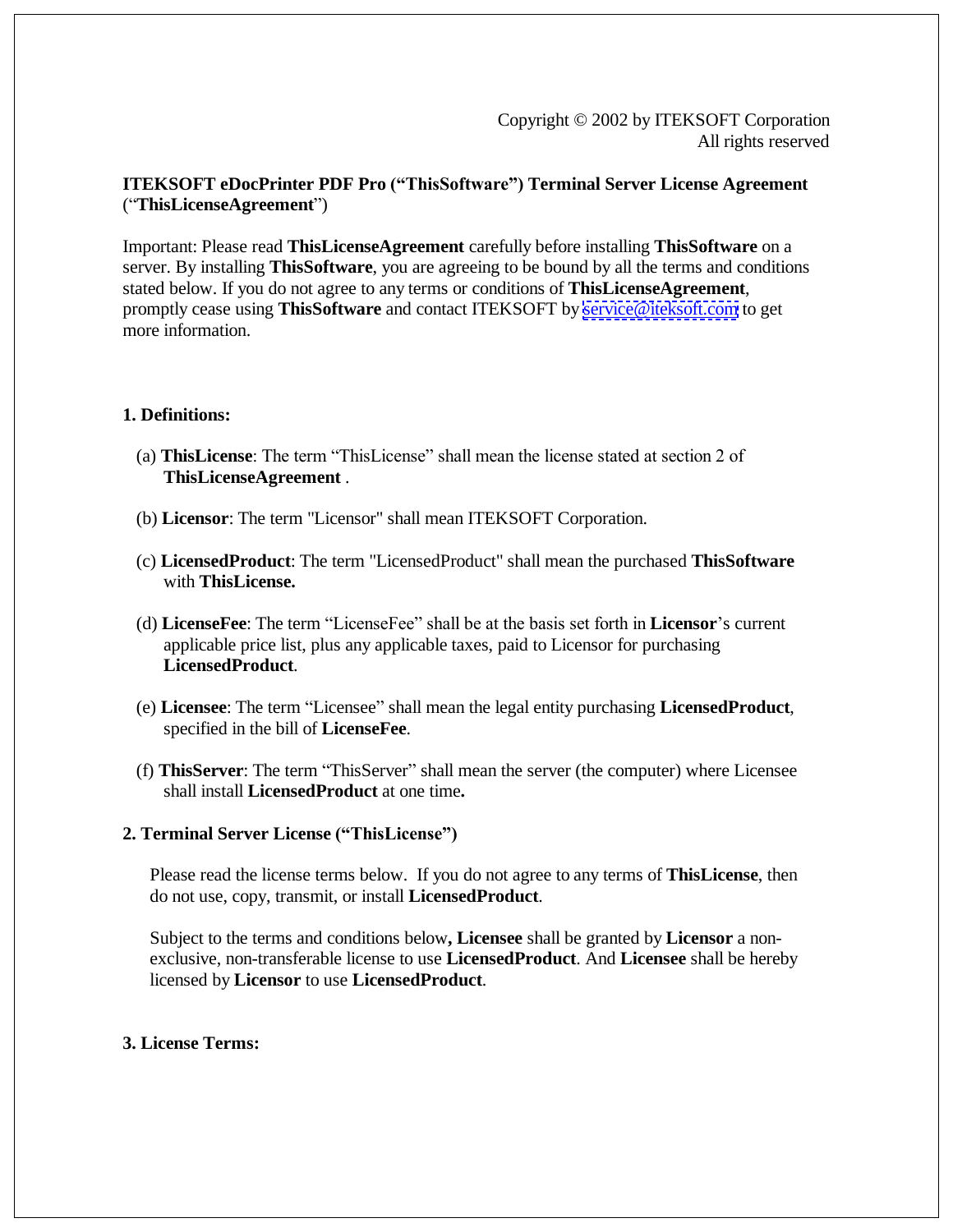- (a) **Licensee** may install **LicensedProduct** on only **ThisServer**. You may not copy **LicensedProduct** and its accompanying materials except for backup purpose to support the use of **LicensedProduct** on **ThisServer**.
- (b) **Licensee** may make **LicensedProduct** installed on **ThisServer** accessible via terminal service, provided that **Licensee** agree to all the terms and conditions of **ThisLicenseAgreement**. The number of terminal clients (computers that connected to the server through terminal service) concurrently accessing **LicensedProduct** is restricted by the number of users granted by **ThisLicense** purchased. For instance, "Terminal Server License for 10 users" means that maximum concurrent access to **LicensedProduct** is limited to 10. "Terminal Server License for unlimited users" means the number of concurrent access to **LicensedProduct** has no limit.
- (b) **LicensedProduct** may only be accessed via terminal service by the **authorized users** employed by or associated with **Licensee**, and those employed by or associated with the **Licensee's authorized users**, as permitted by the **Licensee**. Those who access **LicensedProduct** may not make it accessible for application service business, including but not limited to application service provider, service bureau, or similar business.
- (c) **Licensee** may not rent, lease, or lend the **LicensedProduct**.
- (d) **LicensedProduct** is copyright-protected**,** and all rights therein are reserved for **Licensor**.

 **Licensor** retain right, title, and interest of **LicensedProduct** and its related documentations, if any. Purchase of **ThisSoftware** does not transfer any right, title, or interest in **LicensedProduct** except as specifically set forth in **ThisLicenseAgreement**. **Licensee** are hereby notified that **LicensedProduct** is copyright-protected, and **Licensee** should follow **ThisLicenseAgreement** to avoid any infringement of such rights.

- (e) **ThisLicense** shall remain effective until it is terminated. **Licensee** may terminate it at any time by destroying **LicensedProduct** and its all copies and related documentations. **ThisLicense** will also be terminated if **Licensee** fails to comply with any term or condition in **ThisLicenseAgreement**. **Licensee** agrees upon termination to destroy **LicensedProduct** together with its all copies and related documentations.
- (f) **Licensee** and those who access **LicensedProduct** may not make copies of **LicensedProduct** for sale or distribution. Any serial number, key, activation program, or related materials purchased within **LicensedProduct** can only be used to support the use of **LicensedProduct** subject to the terms and conditions of **ThisLicenseAgreement**.

#### **4.Copyright**

**ThisSoftware** is protected by copyright law and international treaties, and all rights therein are reserved for ITEKSOFT Corporation. Use of **LicensedProduct** does not transfer any right, title, or interest of **ThisSoftware** except as specifically set forth in

**ThisLicenseAgreement**. You may not rent, lease, modify, translate, reverse engineer, decompile, or disassemble **ThisSoftware.** You may neither create derivative works based on **ThisSoftware**.